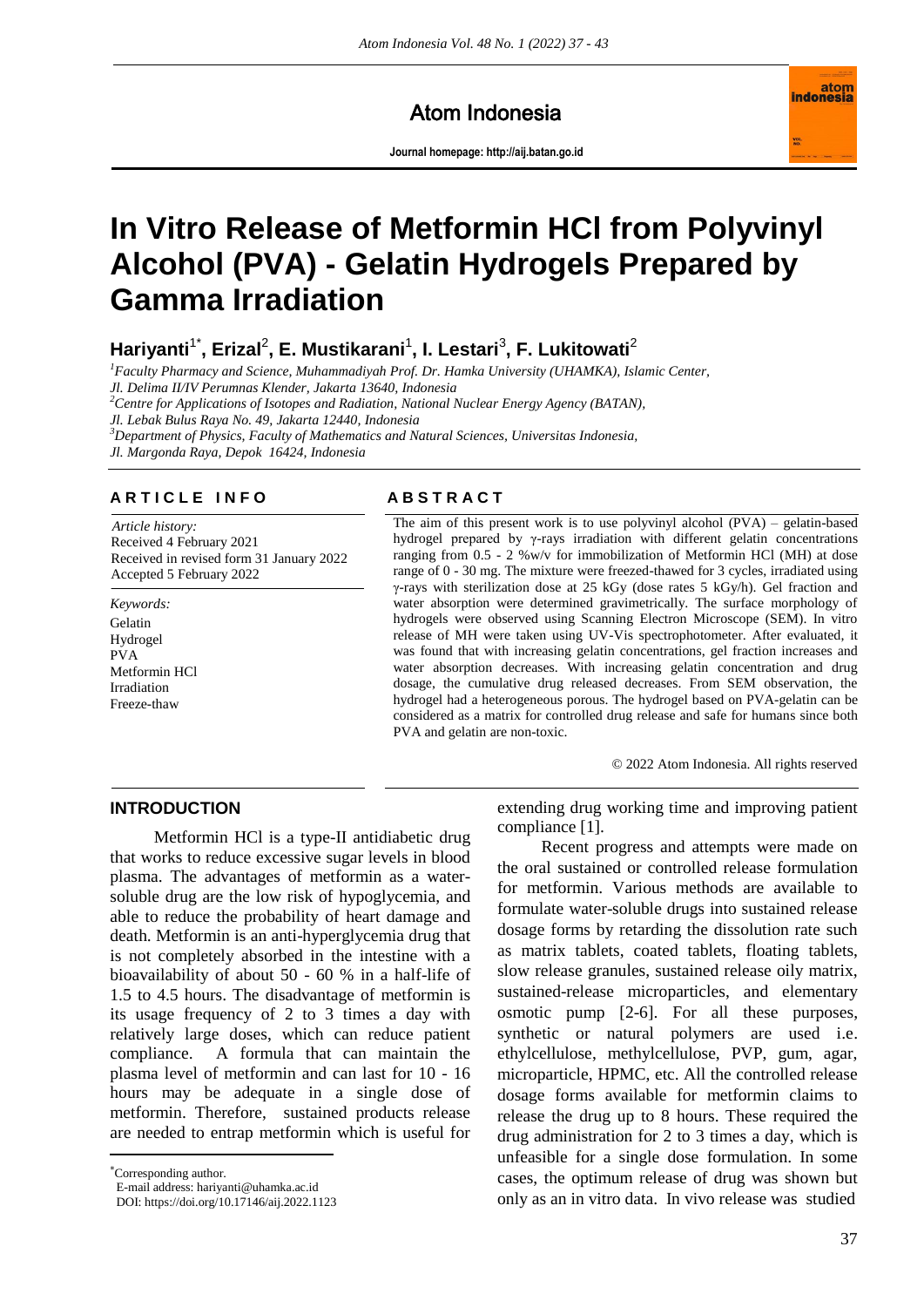under animals only. Further clinical studies are needed to assess the benefit of these systems for patients suffering from hypotension. Extensive studies are required to examine the factors that play a role in development of controlled release formulations of metformin. Surprisingly, despite all these research works, there are likely to be no well established metformin controlled release formulations reported to be available in the market. One candidate that has good prospects as a matrix for drug immobilization is a hydrogel. The development of the metformin in the form of immobilization has several advantages, for example reducing the frequency of drug use and minimizing the fluctuations in blood concentrations of drugs that reduce the side effect, among others [7].

Hydrogels are hydrophilic polymers with three-dimensional polymeric network, large molecular weights, and are insoluble in water. They have porous structure, which means that water and small molecules can easily diffuse across the pores. Their unique properties such as biocompatibilty, biodegradability, sensitivity to various stimuli and the ability to be conjugated easily with hydrophilic and hydrophobic therapeutic compounds, have made them important candidates in drug immobilization [8-11].

Drug immobilization technique of the hydrogel is one of the drug delivery methods currently being developed intensively in pharmaceutical industries as well as in medicine [12]. Drug immobilization is one of the techniques for an entrapped drug in hydrogels and released in a medium that can be controlled for a certain period of time. In general, immobilization of drugs in hydrogels can be done in two ways, namely post loading and in situ loading [13,14]. For post loading, the drug is entrapped after the hydrogels is formed. Whereas for in situ loading, the drug is simultaneously entrapped during synthesis process. Basically, drug immobilization technique is physically entrapping the drug in the matrix; the drug does not undergo chemical reactions with the hydrogels and the drug can be separated from the hydrogels in a controlled time interval [15]. One of the potential hydrogels to be used as a drug delivery is gelatin.

Gelatin is a natural, non-toxic, inexpensive polymer compound, biodegradable polymer, denatured protein obtained from the collagen acid and base process [16]. Gelatin has popular properties in the biomedical field including easily degraded, low immunogenicity and toxicity, a very large potential capacity to be modified on the active site of its amino-amino acids [17]. Gelatin can be easily form hydrogels via temperature changes, but the result is unstable and has poor mechanical properties [18]. The stability and mechanical properties of gelatin hydrogel can be improved via chemical crosslinking processes using crosslinkers such as genipin, glutaraldehyde, and carbodiimide [19,20]. However, the crosslinker is toxic. One method that is promising, safe, and inexpensive to modify gelatin into hydrogel is to form a physical crosslinking through the freeze-thaw process which is blended with polyvinyl alcohol (PVA) polymers [21] or by combined freezing-thawing and gamma ray irradiation [22,23].

Polyvinyl alcohol (PVA) is a potential hydrophilic polymer raw material for use in the biomedical field, especially in the form of injectable liquid gels [23,24]. PVA is biocompatible, nontoxic, non-carcinogenic, and shows good elasticity and compressive strength. In addition, PVA has the advantage of being able to easily form a physically crosslinked hydrogel with a freeze-thaw process treatment [25]. In the freezing process, water molecules will form ice crystals that are trapped in the PVA matrix. With the thaw treatment, ice crystals trapped in the hydrogel melt out from PVA hydrogel and form pores in hydrogel that are useful for the diffusion of water, drugs, or other molecules. Numerous research has utilized this PVA-based technique which is combined with other polymers/monomers to make hydrogels or other forms [1]. Thus, gelatin should be combined with PVA to obtain new hydrogels as a matrix for drug immobilization such as metformin HCl, which is then sterilized by gamma irradiation.

Drug immobilization method in hydrogel matrix using gamma irradiation technique has advantages such as polymers or monomers as hydrogel matrix can undergo crosslinking reactions, drugs can be trapped in hydrogel matrix simultaneously, there is no need for crosslinkers, and the resulting products are sterile. Based on the previous study, PVA-gelatin hydrogels exhibited the best swelling through gamma rays irradiation at a single dose of 25 kGy [26,27]. In addition, to ensure that the drug does not degrade, the use of PVA as a matrix can be supported with the freeze-thaw process before the irradiation process in the drug-polymer solution mixture.

Based on the description above, PVA-gelatin copolymer hydrogel containing metformin as a model of drug using freezingthawing and irradiation technique process simultaneously. The hydrogel PVA-gelatin can prolong the release of metformin as well as the effect of irradiation dose or drug compositions.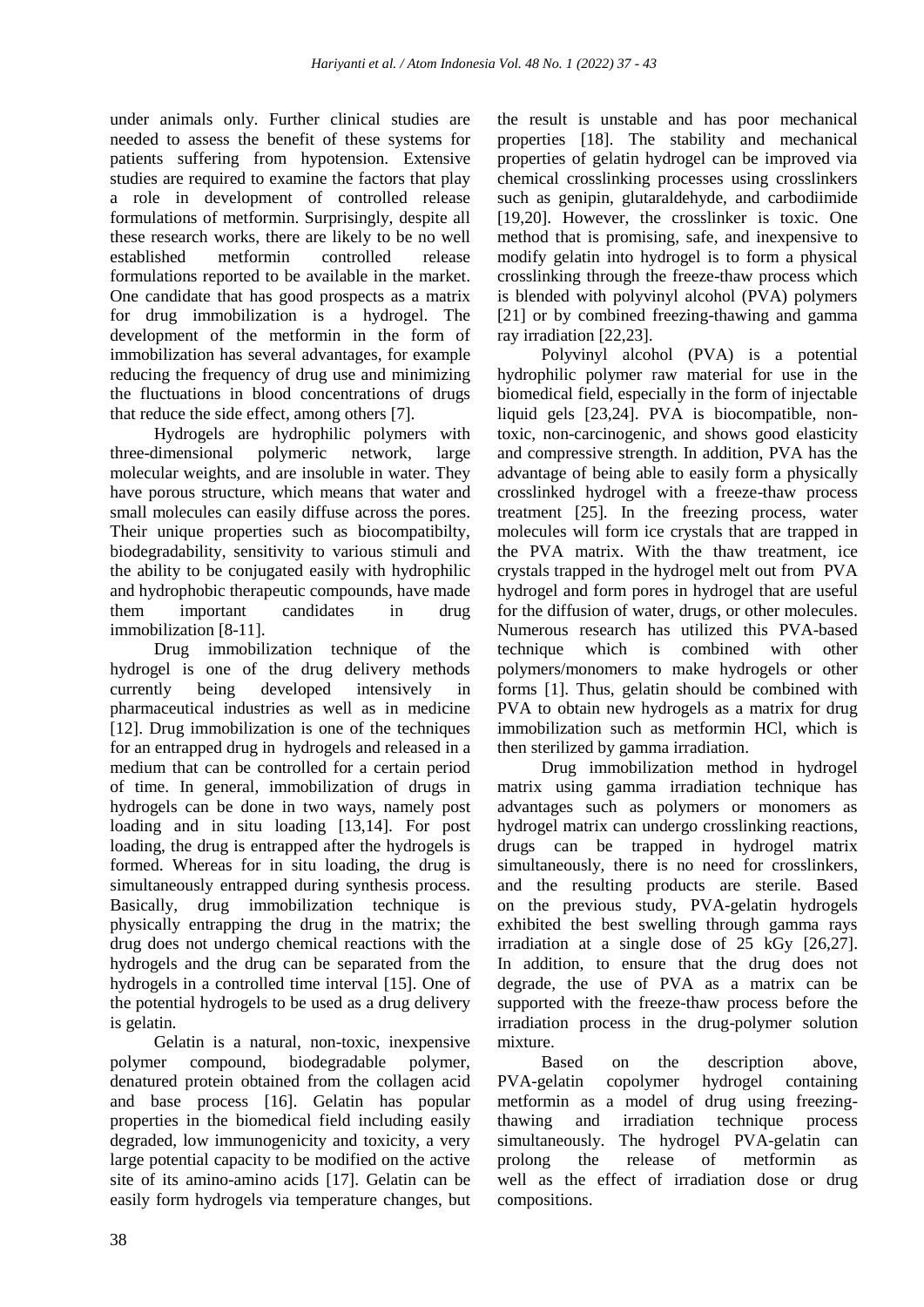#### **METHODOLOGY**

The PVA was made by Kuraray, Japan. The gelatin fish scales was prepared by PAIR BATAN. The metformin HCl was made in Mumbai, India. Distilled water was used for drug dissolution.

#### **Gamma irradiation sources**

The samples were irradiated using Co-60 gamma ray facility in IRPASENA, BATAN. The dose rate was 5 kGy/hour and the process was carried out at room temperature. The irradiation doses were calibrated using a Frieke dosimeter.

#### **Determination of water absorption [9]**

Hydrogel samples were dried in an oven at temperature of 60 °C until constant weight, then weighed (Wo). The dried hydrogels were afterward immersed in 25 ml of distilled water. After 1 hour, the hydrogels were removed from the soaking medium. Then, after removing the water on the hydrogel surfaces with filter paper, subsequently the hydrogel were weighed (Ws). Afterwards, the hydrogels were immersed again in water with the same container to test the water absorption for 1 hour. The same treatment was done for testing water absorption in different time intervals. Finally, the hydrogels were dried in an oven at 60 °C until constant weight. Water absorption can be calculated using the following Eq. (1),

Water absorption = 
$$
\frac{Ws-Wo}{Wo} \times 100\%
$$
 (1)

where

 $Ws$  = the weight of swollen hydrogel (g)  $\text{Wo} = \text{the weight of dry hydrogen (g)}$ 

#### **Determination of gel fraction [9]**

The dried hydrogels were placed in a tea bag and dried in an oven at temperature of 60 °C until constant weight, then weighed (Wo). In addition, the tea bags were immersed in distilled water and shaked in an shaker incubator at 100 rpm for 24 hours at room temperature to extract unreacted compounds due to radiation treatment. Then, the tea bags were removed from shaker incubator and dried under vacuum at 60 °C, then weighed  $(W_1)$ . The gel fraction can be calculated by Eq. (2).

$$
Gel fraction = \frac{W_1}{W_0} \times 100\% \tag{2}
$$

where,

 $W_0$  = the initial weight of dry hydrogel (g)  $W_1$  = the weight of dry hydrogel after extraction (g) Note: All works were carried in triplicate

#### **Extraction of gelatin from fish scales**

An approximately 200 g of dried fish scales were washed with tap water to remove impurities from the surface. Then it was soaked in a solution of lime soap to remove the fat from its surface. It was then washed again with running water to clean the remaining soap left. Fish scales that have been cleaned were immersed in  $\pm$  300 ml of distilled water, and the bottle was closed and put in an autoclave. Afterward, it was heated at a temperature of 121 °C and pressure of 1 atm for 15 minutes. The extracted solution was poured into a plastic tray with a 0.5 cm thickness, and dried in the air for 2 days. Drying products were in the form of gelatin sheets.

### **Immobilization of metformin HCl in PVAgelatin hydrogels**

Different amount of gelatin (0.5 g, 1 g, 1.5 g, and 2 g) were dissolved in 100 ml of distilled water. A total of 10 g of PVA was added into 100 ml of distilled water and mixed with the gelatin solutions. Then, the PVA-gelatin solutions were packed in a polypropylene (PP) plastics and heated in an autoclave at 121 °C for 15 minutes. About 5 ml of the PVA-gelatin mixture solution was put into a series of vial containing 10, 20, and 30 mg of metformin, homogenized with a hand shaker. Subsequently the mixture was frezeed-thawed for 3 cycles (4  $\degree$ C, 16 hours and 35  $\degree$ C, 8 hours) and finally irradiated with gamma rays at a single dose of 25 kGy [26,27]. After irradiation, the vials were broken and the hydrogel were removed from within. Subsequently, the hydrogels were immersed in 100 ml of distilled water, shaked at 100 rpm using an incubator shaker at 37 °C. Every 1 hour interval, 5 ml of the metformin solution released from the hydrogels were measured using a UV-Vis spectrophotometer at a maximum wavelength  $\lambda = 232$  nm. A total of 5 ml of new solvent was added to the measuring vessel. The amount of drug released was calculated as a cumulative percent. All experiments were carried out in triplicate.

#### **Scanning electron microscopy (SEM)**

The surface characteristics of the PVA-gelatin hydrogel were investigated using Zeiss Scanning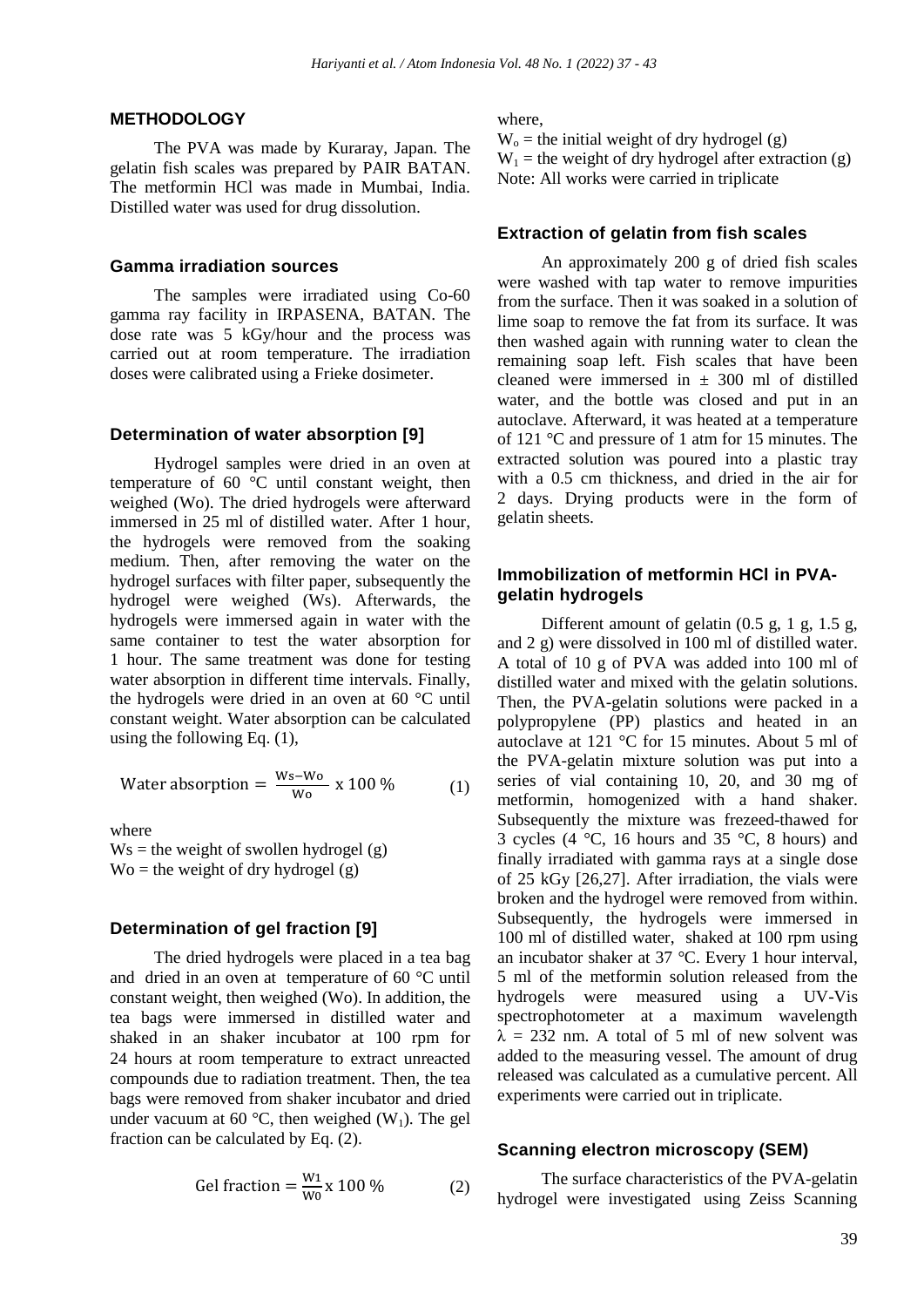Electron Microscope (SEM), made in Germany. The dried samples were soaked in distilled water up to maximum swelling. Then, the hydrogels were frozen in the freezer at -25 °C for 48 hours. The hydrogels were then lyophilized using freeze drying at -40 °C for 24 hours. Dry hydrogels were then observed for their surface properties using SEM.

#### **UV-Vis spectrophotometer**

UV-Vis mini 1240 Shimadzu, made in Japan, was used to measure the maximum wavelength of the drug as well as measuring the concentration of the drug that were released from the hydrogel.

#### **RESULTS AND DISCUSSION**

#### **Water absorption**

The ability of hydrogels to absorb water is one of the important parameters to predict the capacity of hydrogel in releasing drug. Effect of gelatin concentration on water absorption of PVA-gelatin hydrogels produced from gamma irradiation at 25 kGy is presented in Fig. 1. It can be seen that the irradiated PVA-gelatin hydrogel immersed in water during in the first hour, they absorb water from 100 % to 240 %. By increasing the immersing time up to 12 hours of measurement, the ability of the hydrogel to absorb water was gradually increased to 420 % - 500 % along with decreasing gelatin concentration. In addition, with increasing gelatin concentration up to 2 %, water absorption of the PVA-gelatin hydrogel decreased from 500 % to 420 %. Chemically, the reaction that occurs between PVA and gelatin is the esterification reaction of the OH group from PVA with the COOH group aspartate group and glucose amino acid gelatin to form hydrogel through the crosslinking process [28]. Hence, by increasing gelatin concentration up to 2 % in a mixtures of PVA-gelatin (10:2,wt%) with a relatively large concentrations of PVA, more gelatin will react with PVA. As a result, hydrophilicity of PVA-gelatin hydrogel decreases following with decreasing ability of the hydrogel to absorb water. This might result that, with increasing gelatin concentration, water absorption capacity of the PVA-gelatin hydrogel decreases.



**Fig. 1**. Effect of immersion time on water absorption of PVAgelatin hydrogel a result of irradiation at 25 kGy with different gelatin concentrations.

#### **Gel fraction of hydrogel**

Gel fraction is one of the important parameters generally used to determine physical properties of hydrogel. This parameter can also be used to determine crosslinking density of the hydrogels [29]. The results of the gel fraction determination of the PVA-gelatin hydrogel from gamma irradiation for various gelatin concentrations are presented in Fig. 2. It was observed that with increasing gelatin concentration from 0.5 % up to 2 %, gel fraction of the hydrogel increased from 83 % to 94 %. The gel fraction was increased approximately 10 % with the addition of 2 % gelatin at a concentration of 10 % PVA, and raw material wasted due to being dissolved in the water was about 6 %. The wasted material can be either degraded or unreacted PVA or gelatin in the synthesis process. This indicates that the synthesis reaction between PVA with gelatin through the freezing-thawing process combined with gamma irradiation is relatively efficient.



**Fig. 2.** Effect of gelatin concentration on gel fraction of PVAgelatin hydrogel prepared using gamma irradiation at 25 kGy.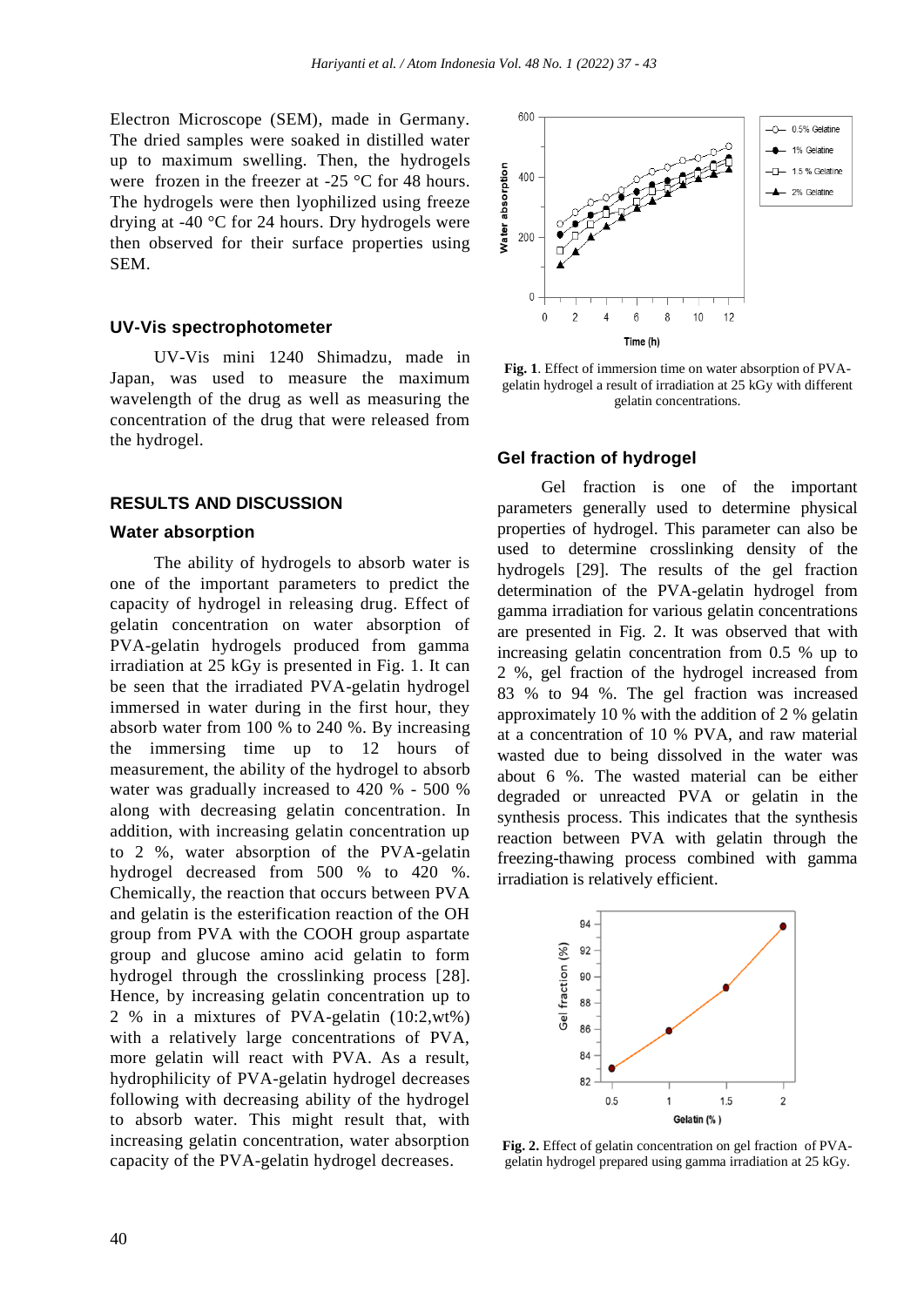The mechanism of immobilization of metformin in the PVA-gelatin hydrogel through a combination freezing-thawing and irradiation process is illustrated in Fig. 3. In the freezingthawing process, the metformin was randomly dispersed in the PVA-gelatin mixture, frozen on the surface and entrapped inside hydrogel, and reacted physically. If the metformin in the frozen form is irradiated, then the relatively small frozen metformin experienced a degradation reaction. This is one of the methods of choice for drug immobilization using irradiation techniques that can simultaneously strengthen the hydrogel matrix from being soluble in water through a radical crosslinking polymerization reaction.



**Fig. 3**. Mechanism of freezing-thawing and irradiation of PVAgelatin blended hydrogel preparation.

#### **Effect of gelatin concentrations on in vitro release of metformin HCl (MH)**

The results of the effect of immersion time on the cumulative in vitro release of MH from hydrogel matrix of PVA-gelatin as a function of gelatin concentrations of 1 %, 1.5 % ,and 2 % are presented in Fig. 4.



**Fig. 4**. Effect of immersion time vs cumulative in vitro release of MH from PVA-gelatin hydrogel measured at various gelatin concentrations.

During the first hour of the test, there was a higher cumulative percentage of MH release from hydrogels in the range of 20 - 21 %, known as the burst release. This is due to the release of MH on the

surface of the hydrogel as a result of swelling [30]. Furthermore, with increasing immersion time from 1 hour to 4 hours, cumulative percentage of MH released from hydrogel increased rapidly to a maximum of 65 to 70 % with release rate of 10 - 20 % per hour. As for in vitro release of MH from the  $4<sup>th</sup>$  to the 12<sup>th</sup> hours, the release from each hydrogel was slowly increased with a relatively small range of  $0.4 - 1$  % and tends to form a slope pattern with increasing immersion time. This release pattern of drug profile follows first-order release kinetics [30]. Hydrogels that are easily degraded (biodegradable) or nano hydrogel particles are generally profiled as an in vitro release kinetics. Drug release was caused by swelling and erosion [30]. This might occur in PVA-gelatin hydrogels. It can also be seen in Fig. 3 that, with an increase in gelatin concentration up to 2 %, in vitro release of MH decreased. This is due to an increase in the concentration of gelatin, so that swelling hydrogel decreased and thereby in vitro release was also decreased.

#### **Effect of drug dosage on MH in vitro release**

The dose of drug-loaded into the hydrogel and released from it is closely related to the capacity of the matrix. The effect of different MH doses from 10 mg to 30 mg immobilized in the PVA-gelatin hydrogel matrix on cumulative MH release is presented in Fig. 5. It appears that at the first hour test of the test, MH was released from the hydrogels as a burst drug release in a range of 9 - 20 %.



**Fig. 5.** Effect of immersion time vs cumulative MH release from PVA-gelatin as a function of different doses of MH.

Drug release from the  $1<sup>st</sup>$  hour to the  $5<sup>th</sup>$  hour was relatively rapid, reaching an optimum condition ranging from 33 % to 70 % with a release rate of 3 - 20 % per hour. Then, during measurement from the  $5<sup>th</sup>$  to  $12<sup>th</sup>$  hour, drug release gradually increased with the rate of 0.3 % - 0.6 % per hour, which is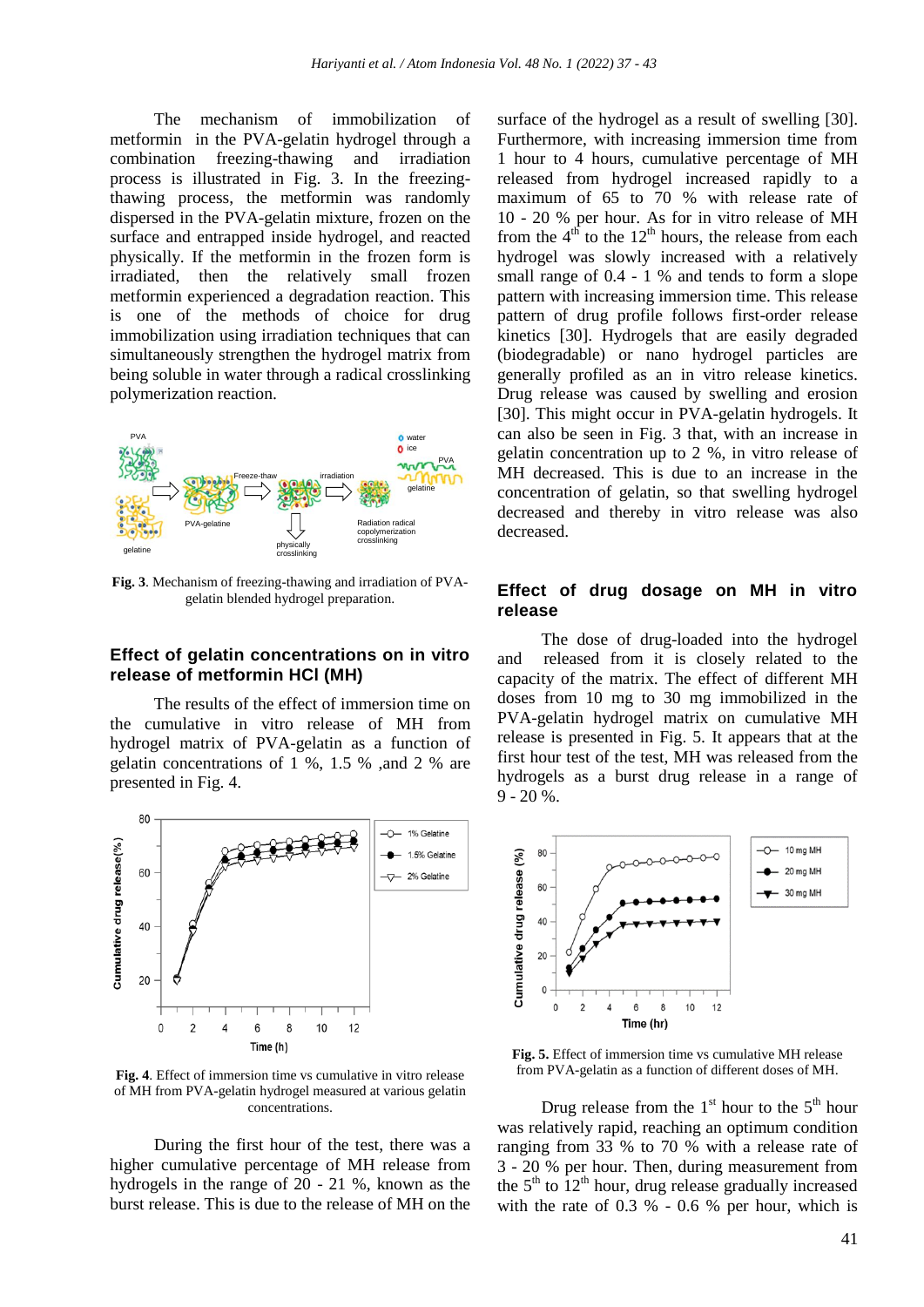relatively constant. In general, the profile of controlled release of MH drug is that the drug was released faster on the start, and then sloping slowly with smaller drug release rate. The pattern of drug release profile is known as release with first order kinetics [31]. In addition, in Fig. 4, it is clearly seen that as the increase in MH drug dosages to 30 mg, the percentage of drugs released from hydrogel decreased from 75 % to 36 %. This might be due to the increasingly dense hydrogel matrix with increasing MH dose, causing strong interactions between the drug and the hydrogel matrix both physically and chemically. Therefore, the diffusion of the drug within the hydrogel was reduced and its release decreased. It may also be caused by other causes that need further investigation.





**Fig. 6.** SEM micrographs of PVA-g-gelatin hydrogels irradiated at 25 kGy with varying concentrations of gelatin; (a). 0.5 %; (b). 1 %; (c) 1.5 %; (d). 2 %.

#### **SEM hydrogel**

The Scanning Electron Microscopy (SEM) test was used to observe porosity or microscopic structures developed in irradiated PVA-gelatin hydrogels. By using SEM analysis, the microstructure of the hydrogel surface and the pores can be observed. The results of SEM observations on the PVA-gelatin hydrogel with magnification 1000 times are presented in Figs. 6a-6d. It can be seen that the mixture of PVA and gelatin resulted in a formation of hydrogel with irregular and porous structure. Increasing amount of gelatin produced a hydrogel with irregular structure as expressed in Fig. 6d.

The pores morphology of hydrogel can be related to their water absorption capacity. As shown

in Fig. 3, the increase in gelatin concentration led to decreased in water absorption of PVA-gelatin hydrogels. The hydrogels with denser and tighter structures will have a smaller pore size and hinder the polymer chains, minimizing their water absorption capacity.

#### **CONCLUSION**

It can be concluded that gel fraction of the PVA-gelatin hydrogels increased with increasing gelatin concentration while water absorption decreased. Cumulative metformin releases decreased with inceasing gelatin concentrations and doses of metformin. PVA-gelatin hydrogels prepared by combining freeze-thaw and irradiation can be considered as a matrix for drug immobilization.

#### **ACKNOWLEDGMENT**

Thank you to Mr. Bonang and M. Yassin S.Si. at the IRPASENA irradiator, BATAN for helping us to irradiate the sample until the work was completed.

# **AUTHOR CONTRIBUTION**

We declare that all contributors of this paper are equally contributed as main contributors. All authors read and approved the final version of the paper.

#### **REFERENCES**

- 1. K. J. Wadher, R. B. Kakde and M. J. Umekar, Int. J. Pharm. Investig. **1** (2011) 157.
- 2. J. Sauri, M Zachariah, R. Macovez *et al.,* J. Drug Delivery Sci. Technol. **42** (2017) 215.
- 3. J. L. J. Blanco, J. M. Benito, C. O. Mellet *et al.,* J. Drug Delivery Sci. Technol. **42** (2017) 18.
- 4. D. W. Kurniawan, D. A. Triyanto and V. V. F. R. Utami, Kartika: Jurnal Ilmiah Farmasi **6** (2018) 11. (in Indonesian)
- 5. K. V. R. N. S. Ramesh, S. Mohanalayam, O. Sarheed *et al.,* Asian J. Pharm. **11** (2017) 118.
- 6. M. T. R. Chikukwa, M. Wesoly, A. B. Korzeniowska *et al.,* Pharm. Dev. Technol. **25** (2020) 281.
- 7. X. Bai, M. Gao, S. Syed *et al.,* Bioact. Mater. **3** (2018) 401.